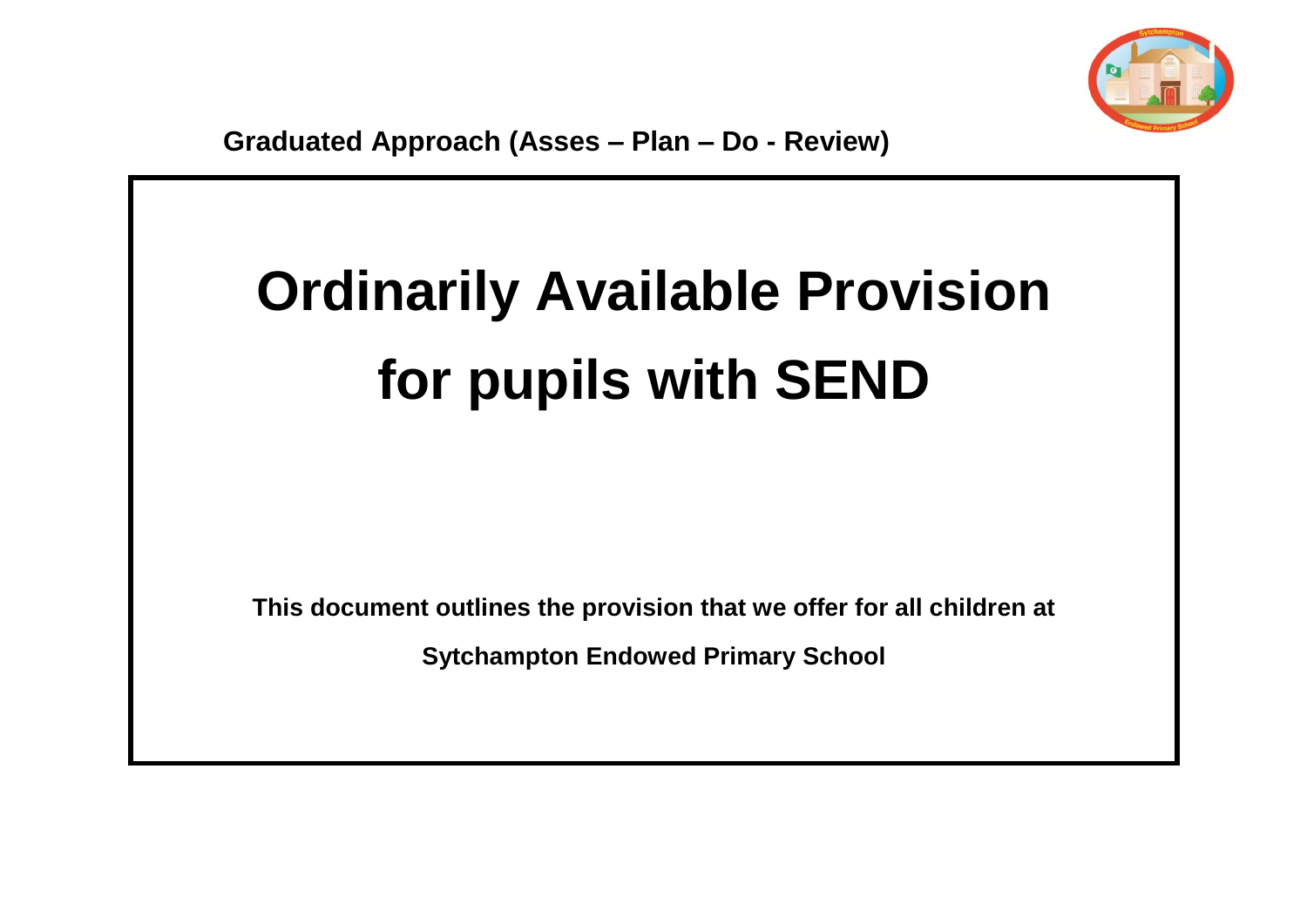

## **Graduated Approach (Assess – Plan – Do - Review)**

| <b>Area of Need</b>             | <b>WAVE ONE</b>                                       | <b>WAVE TWO</b>                                      | <b>WAVE THREE</b>                                       |
|---------------------------------|-------------------------------------------------------|------------------------------------------------------|---------------------------------------------------------|
|                                 | (Universal Provision)                                 | (in addition to universal provision)                 | (in addition to universal provision and targeted        |
|                                 |                                                       |                                                      | intervention)                                           |
|                                 | Inclusive strategies for ALL learners                 | Targeted intervention and support for SOME           | Specialist support for a FEW learners                   |
|                                 | embedded in QFT                                       | learners                                             |                                                         |
| <b>Cognition &amp; Learning</b> | Quality first teaching and graduated                  | In-class additional targeted teacher support         | Child placed on the Special Needs Register<br>$\bullet$ |
|                                 | approach throughout school                            | In-class additional Teaching Assistant               | Parents informed of continuing needs and                |
|                                 | Differentiated curriculum planning, activities,       | support within class teaching (small group or        | next steps for Special Needs support                    |
|                                 | approaches & outcomes                                 | individual)                                          | Assessments, advice and recommendations                 |
|                                 | Learning objectives & Success criteria clearly        | Pre-teaching of vocabulary and concepts<br>$\bullet$ | from outside agencies as appropriate                    |
|                                 | communicated                                          | Opportunities for over learning e.g. Precision       | Advice & support for the class teacher from             |
|                                 | Working walls and practical tool kits                 | Teaching                                             | the Special Educational Needs Co-ordinator              |
|                                 | Use of ICT: whiteboards, iPads, laptops               | Additional intervention(s) discussed at Pupil        | (SENCo)                                                 |
|                                 | In-class targeted teacher support                     | progress meetings to address lack of                 | Individual Provision Map written with SMART             |
|                                 | In-class Teaching Assistant support within            | progress/barriers to learning                        | targets (Specific, Measurable, Achievable,              |
|                                 | class teaching (small group or individual)            | Maths after-school club<br>$\bullet$                 | Realistic, Time)                                        |
|                                 | Group guided reading with class teacher or            | Consultation with Maths Co-ordinator, Read           | Specialist teacher (Specific Learning<br>$\bullet$      |
|                                 | teaching assistant                                    | Write Inc. Co-ordinator, English Co-ordinator        | difficulties) interventions (one to one & small         |
|                                 | Read, Write Inc. structured Phonics                   | & Pupil Premium Co-ordinator to determine            | group support) for reading, reading                     |
|                                 | programme                                             | intervention / level needed                          | comprehension, spelling and maths                       |
|                                 | • Collaborative and self-assessment                   |                                                      | Impact of intervention measured<br>$\bullet$            |
|                                 | Learning style awareness - visual, auditory,          | Targets set for interventions and outcomes           | Review of provision with parents, class                 |
|                                 | kinaesthetic approach                                 | agreed with SLT, class teacher and                   | teacher, specialist teacher & involved                  |
|                                 |                                                       | Teaching Assistant providing intervention            | agencies at least termly                                |
|                                 | Improved provision of outdoor learning<br>environment | Targets routinely shared and discussed with          | Additional use of visual and practical<br>$\bullet$     |
|                                 | Access to lunchtime clubs                             | child                                                | resources                                               |
|                                 |                                                       | Additional use of visual and practical               | Use of adapted and/or specialist equipment              |
|                                 | Access to extra-curricular activities                 | resources                                            | Involvement of Outside agencies: Pupil                  |
|                                 | Educational trips and residential trips               | Impact of intervention measured                      | <b>Referral Unit</b>                                    |
|                                 | WOW events e.g., visiting theatre                     | If no further improvements/progress the              | One to one provision by Special Needs                   |
|                                 | Whole school policies:<br>$\bullet$                   | concerns are noted by the class teacher on a         | teaching assistants for some pupils with High           |
|                                 | Teaching & learning<br>$\bullet$                      | 'Identification of Needs' form & further             | Needs; EHCP or challenging behaviours                   |
|                                 | <b>SEND Policy</b><br>$\bullet$                       | progress carefully monitored                         | Annual review for pupils with an Education              |
|                                 | <b>Behaviour Policy</b><br>$\bullet$                  |                                                      | Health and Care Plan                                    |
|                                 | <b>Attendance Policy</b><br>$\bullet$                 |                                                      | Views of families and child/young person                |
|                                 | Half-termly Pupil Progress monitoring<br>$\bullet$    |                                                      |                                                         |
|                                 | Reporting to parents at Parents Evenings<br>$\bullet$ |                                                      | reflected in IPM                                        |
|                                 | March and July                                        |                                                      |                                                         |
|                                 |                                                       |                                                      |                                                         |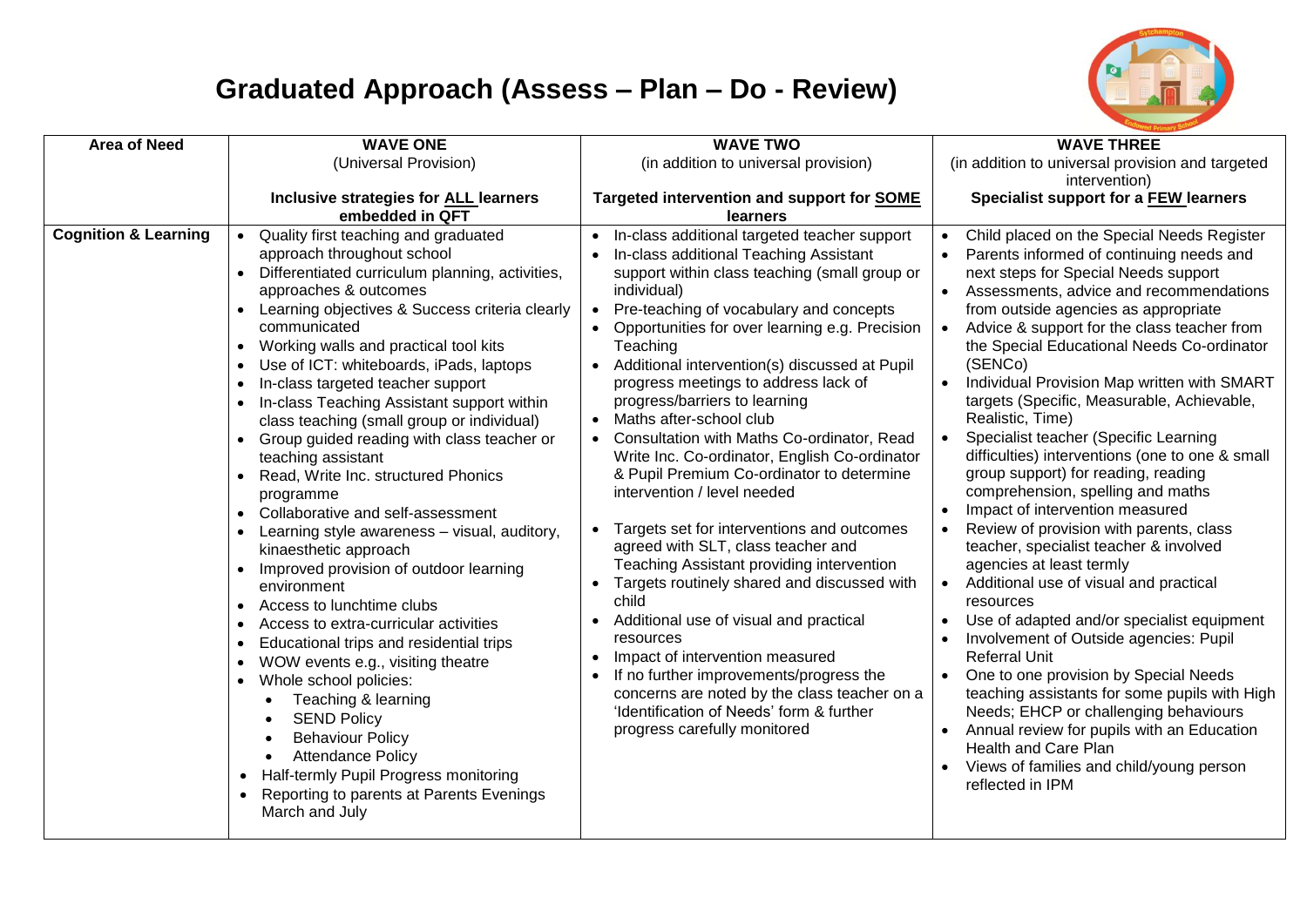

## **Graduated Approach (Assess – Plan – Do - Review)**

| <b>Area of Need</b>                            | <b>WAVE ONE</b>                                                                                                                                                                                                                                                                                                                                                                                                                                                                                                                                                                                                                                                                                                                                                                                                                                                                                                                                                   | <b>WAVE TWO</b>                                                                                                                                                                                                                                                                                                     | <b>WAVE THREE</b>                                                                                                                                                                                                                                                                                                                      |
|------------------------------------------------|-------------------------------------------------------------------------------------------------------------------------------------------------------------------------------------------------------------------------------------------------------------------------------------------------------------------------------------------------------------------------------------------------------------------------------------------------------------------------------------------------------------------------------------------------------------------------------------------------------------------------------------------------------------------------------------------------------------------------------------------------------------------------------------------------------------------------------------------------------------------------------------------------------------------------------------------------------------------|---------------------------------------------------------------------------------------------------------------------------------------------------------------------------------------------------------------------------------------------------------------------------------------------------------------------|----------------------------------------------------------------------------------------------------------------------------------------------------------------------------------------------------------------------------------------------------------------------------------------------------------------------------------------|
|                                                | (Universal Provision)                                                                                                                                                                                                                                                                                                                                                                                                                                                                                                                                                                                                                                                                                                                                                                                                                                                                                                                                             | (in addition to universal provision)                                                                                                                                                                                                                                                                                | (in addition to universal provision and targeted                                                                                                                                                                                                                                                                                       |
|                                                |                                                                                                                                                                                                                                                                                                                                                                                                                                                                                                                                                                                                                                                                                                                                                                                                                                                                                                                                                                   |                                                                                                                                                                                                                                                                                                                     | intervention)                                                                                                                                                                                                                                                                                                                          |
|                                                | Inclusive strategies for ALL learners<br>embedded in QFT                                                                                                                                                                                                                                                                                                                                                                                                                                                                                                                                                                                                                                                                                                                                                                                                                                                                                                          | Targeted intervention and support for SOME<br><b>learners</b>                                                                                                                                                                                                                                                       | Specialist support for a FEW learners                                                                                                                                                                                                                                                                                                  |
| <b>Communication and</b><br><b>Interaction</b> | Differentiated curriculum planning, activities,<br>delivery & outcomes e.g., simplified<br>language, key words on working wall and on<br>spelling lists<br>Structured school & class routines<br>Use of visual prompts/ICT to make learning<br>more visual<br><b>Talking Partners</b><br>Collaborative group work<br>Use of lolly sticks to allow everyone<br>opportunities to speak<br>'No hands up' approach to answering q's                                                                                                                                                                                                                                                                                                                                                                                                                                                                                                                                   | Visual timetables<br>Visual cues<br>$\bullet$<br>Language skills interventions for pupils<br>$\bullet$<br>Social speaking intervention groups<br>Individual working station<br>Support by training Language and<br>$\bullet$<br><b>Communication Teaching Assistant</b>                                             | • 1:1 support or group intervention programme<br>led by trained Language and Communication<br>teaching assistant<br>• Use of Black Sheep resources<br>• Involvement of outside agencies: Speech &<br>Language therapy (SALT)                                                                                                           |
| Social, Emotional and<br><b>Mental Health</b>  | • Consistent, positive behaviour policy based<br>on rights, rules, responsibilities and<br>encouraging good choices<br>Whole school rules, rewards &<br>consequences: warning' system, house<br>points, class reward systems, Cake and<br>Break rewards, raffle tickets (Lucky dip)<br>Clear consistent whole school expectations<br>$\bullet$<br>and aspirations<br>Time out to reflect on incidents<br>$\bullet$<br>Playtime intervention by 1:1 support staff<br>Calming room/areas are provided for<br>children that require them<br>Use of Emotional Wellbeing Pathway and<br>$\bullet$<br>Toolkit<br><b>Sports Teaching Assistant organises</b><br>$\bullet$<br>sporting activities and games at lunchtime<br>Trained lunchtime supervisors<br>KS2 Playground Play Leaders go on to KS1<br>at lunchtime<br>Lunchtime Sports crew to encourage play<br>$\bullet$<br>Policies: Behaviour, Anti Bullying, Child<br>Protection, e-Safety<br>Bereavement support | Individual reward charts<br>Monitoring by Class Teacher<br>Prompt and reminder cards<br>Home/school diary<br>Time out areas<br>Individual working station<br>$\bullet$<br>Social skills programme<br>Self-esteem programme<br>Anger management programme<br>Access 'Early Help' support or 'Reach for<br>Wellbeing" | • Behaviour interventions led by 1:1 TA<br>• Buddy support<br>• Behaviour Support Service - advice,<br>recommendations, work with parents/carers<br>• Parenting Courses<br>• Educational Psychologist - assessment,<br>advice & recommendations<br>• Child and Mental Health Service (CAMHS) -<br>assessment, advice & recommendations |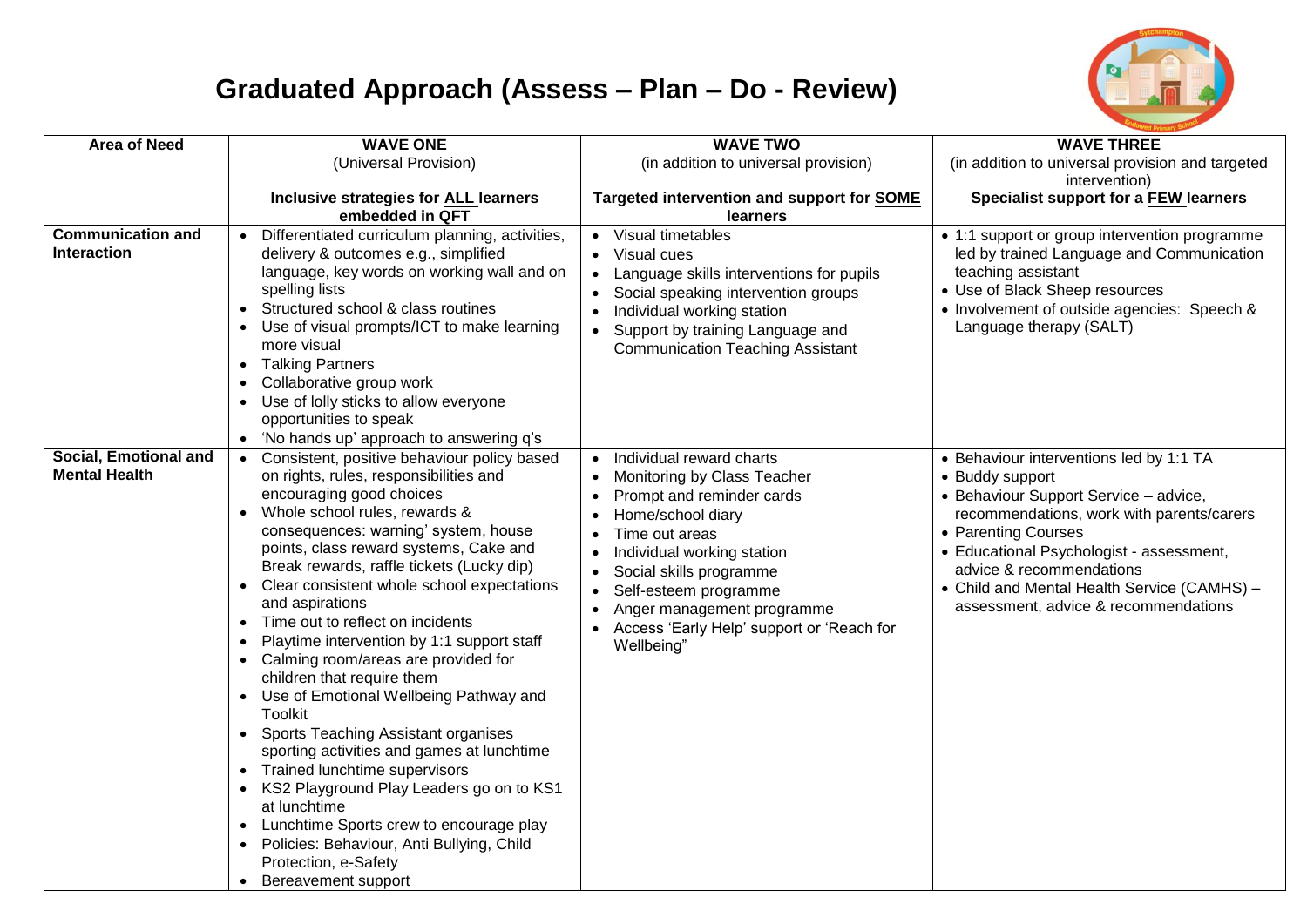

• Mindfulness training for staff

## **Graduated Approach (Assess – Plan – Do - Review)**

| <b>Area of Need</b>           | <b>WAVE ONE</b>                                                                                                                                                                                                                                                                                                                                                                                                                                                                                                                                                                                                                                                                   | <b>WAVE TWO</b>                                                                                                                                                                                                                                                                                                                                                                                                                                 | <b>WAVE THREE</b>                                                                                                                                                                                                                                                                                                   |
|-------------------------------|-----------------------------------------------------------------------------------------------------------------------------------------------------------------------------------------------------------------------------------------------------------------------------------------------------------------------------------------------------------------------------------------------------------------------------------------------------------------------------------------------------------------------------------------------------------------------------------------------------------------------------------------------------------------------------------|-------------------------------------------------------------------------------------------------------------------------------------------------------------------------------------------------------------------------------------------------------------------------------------------------------------------------------------------------------------------------------------------------------------------------------------------------|---------------------------------------------------------------------------------------------------------------------------------------------------------------------------------------------------------------------------------------------------------------------------------------------------------------------|
|                               | (Universal Provision)                                                                                                                                                                                                                                                                                                                                                                                                                                                                                                                                                                                                                                                             | (in addition to universal provision)                                                                                                                                                                                                                                                                                                                                                                                                            | (in addition to universal provision and targeted                                                                                                                                                                                                                                                                    |
|                               |                                                                                                                                                                                                                                                                                                                                                                                                                                                                                                                                                                                                                                                                                   |                                                                                                                                                                                                                                                                                                                                                                                                                                                 | interventions)                                                                                                                                                                                                                                                                                                      |
|                               | Inclusive strategies for ALL learners                                                                                                                                                                                                                                                                                                                                                                                                                                                                                                                                                                                                                                             | Targeted interventions and support for                                                                                                                                                                                                                                                                                                                                                                                                          | Specialist support for a FEW learners                                                                                                                                                                                                                                                                               |
|                               | embedded in QFT                                                                                                                                                                                                                                                                                                                                                                                                                                                                                                                                                                                                                                                                   | <b>SOME learners</b>                                                                                                                                                                                                                                                                                                                                                                                                                            |                                                                                                                                                                                                                                                                                                                     |
| Sensory/Physical/Medical      | Staff are aware of individual children's<br>needs/impairment/disability/medication or<br>emergency treatment or procedures -<br>Passport to Learning<br>Whole staff training for emergency treatment<br>e.g., EpiPen use<br>Appropriately trained staff e.g., Paediatric<br>$\bullet$<br>First Aider, First aider At work<br>Administration of medicines procedures e.g.,<br>$\bullet$<br>Consent forms filled in by parents<br>Bathroom management facilities<br>$\bullet$<br>Accessible grounds and building e.g. slopes<br>$\bullet$<br>as alternative to stairs and a lift (See<br>"Accessibility Plan")<br>Risk assessments completed as appropriate<br>e.g. off-site visits | Involvement of Sensory Support Service<br>Advice/recommendations from school<br>nursing team/medical team/sensory<br>support team<br>Health Care Plan/Risk Assessment in place<br>$\bullet$<br>Training for named staff for administration<br>of medication. For example - insulin<br>Staff follow recommendations from medical<br>team<br>Specialist pencils, pencil grips, laptops,<br>wrist supports, writing slopes, wobble<br>cushion etc. | Involvement of outside services for advice<br>and recommendations: School Nurse, GP,<br>Paediatrician, Occupational Therapist,<br>Physical Development Outreach,<br>Hearing/Visual Impairment Team, etc.<br>Use of personalised, specialist equipment<br>Adaptations to classroom/school<br>environment as required |
| <b>Transition to and from</b> | Open afternoon for prospective parents                                                                                                                                                                                                                                                                                                                                                                                                                                                                                                                                                                                                                                            | Additional visits to school on request                                                                                                                                                                                                                                                                                                                                                                                                          | Tailored and personalised transition plans                                                                                                                                                                                                                                                                          |
| school                        | Reception staff to visit all nursery and<br>playgroup settings to meet children                                                                                                                                                                                                                                                                                                                                                                                                                                                                                                                                                                                                   | Additional visits to secondary school as<br>deemed appropriate accompanied by                                                                                                                                                                                                                                                                                                                                                                   | created for all pupils with SEND and other<br>vulnerable learners                                                                                                                                                                                                                                                   |
|                               | Reception intake to make several visits in to<br>$\bullet$                                                                                                                                                                                                                                                                                                                                                                                                                                                                                                                                                                                                                        | Teacher/Teaching Assistant/Parent                                                                                                                                                                                                                                                                                                                                                                                                               | Personalised Transition Book created with                                                                                                                                                                                                                                                                           |
|                               | school during the summer term                                                                                                                                                                                                                                                                                                                                                                                                                                                                                                                                                                                                                                                     | Support to parents in liaising with<br>$\bullet$                                                                                                                                                                                                                                                                                                                                                                                                | child                                                                                                                                                                                                                                                                                                               |
|                               | Information evening in July for new parents<br>$\bullet$                                                                                                                                                                                                                                                                                                                                                                                                                                                                                                                                                                                                                          | secondary school to discuss concerns and                                                                                                                                                                                                                                                                                                                                                                                                        | Additional accompanied visits to secondary                                                                                                                                                                                                                                                                          |
|                               | Home visit in September by Reception class                                                                                                                                                                                                                                                                                                                                                                                                                                                                                                                                                                                                                                        | provision                                                                                                                                                                                                                                                                                                                                                                                                                                       | school as deemed appropriate                                                                                                                                                                                                                                                                                        |
|                               | teacher                                                                                                                                                                                                                                                                                                                                                                                                                                                                                                                                                                                                                                                                           | More in-depth conversation with Head of                                                                                                                                                                                                                                                                                                                                                                                                         | Specific transitional activities arranged as                                                                                                                                                                                                                                                                        |
|                               | Transition visits at the end of summer term<br>for all pupils moving up a year                                                                                                                                                                                                                                                                                                                                                                                                                                                                                                                                                                                                    | Year <sub>7</sub>                                                                                                                                                                                                                                                                                                                                                                                                                               | appropriate<br>Support to parents in liaising with                                                                                                                                                                                                                                                                  |
|                               | Visits from staff from feeder secondary                                                                                                                                                                                                                                                                                                                                                                                                                                                                                                                                                                                                                                           |                                                                                                                                                                                                                                                                                                                                                                                                                                                 | secondary school to discuss concerns and                                                                                                                                                                                                                                                                            |
|                               | schools                                                                                                                                                                                                                                                                                                                                                                                                                                                                                                                                                                                                                                                                           |                                                                                                                                                                                                                                                                                                                                                                                                                                                 | provision                                                                                                                                                                                                                                                                                                           |
|                               | Year 6 visits to local secondary schools to                                                                                                                                                                                                                                                                                                                                                                                                                                                                                                                                                                                                                                       |                                                                                                                                                                                                                                                                                                                                                                                                                                                 |                                                                                                                                                                                                                                                                                                                     |
|                               | participate in activities and intake days                                                                                                                                                                                                                                                                                                                                                                                                                                                                                                                                                                                                                                         |                                                                                                                                                                                                                                                                                                                                                                                                                                                 |                                                                                                                                                                                                                                                                                                                     |
|                               | Head of Year/Form Teacher to attend                                                                                                                                                                                                                                                                                                                                                                                                                                                                                                                                                                                                                                               |                                                                                                                                                                                                                                                                                                                                                                                                                                                 |                                                                                                                                                                                                                                                                                                                     |
|                               | meetings with class teacher                                                                                                                                                                                                                                                                                                                                                                                                                                                                                                                                                                                                                                                       |                                                                                                                                                                                                                                                                                                                                                                                                                                                 |                                                                                                                                                                                                                                                                                                                     |